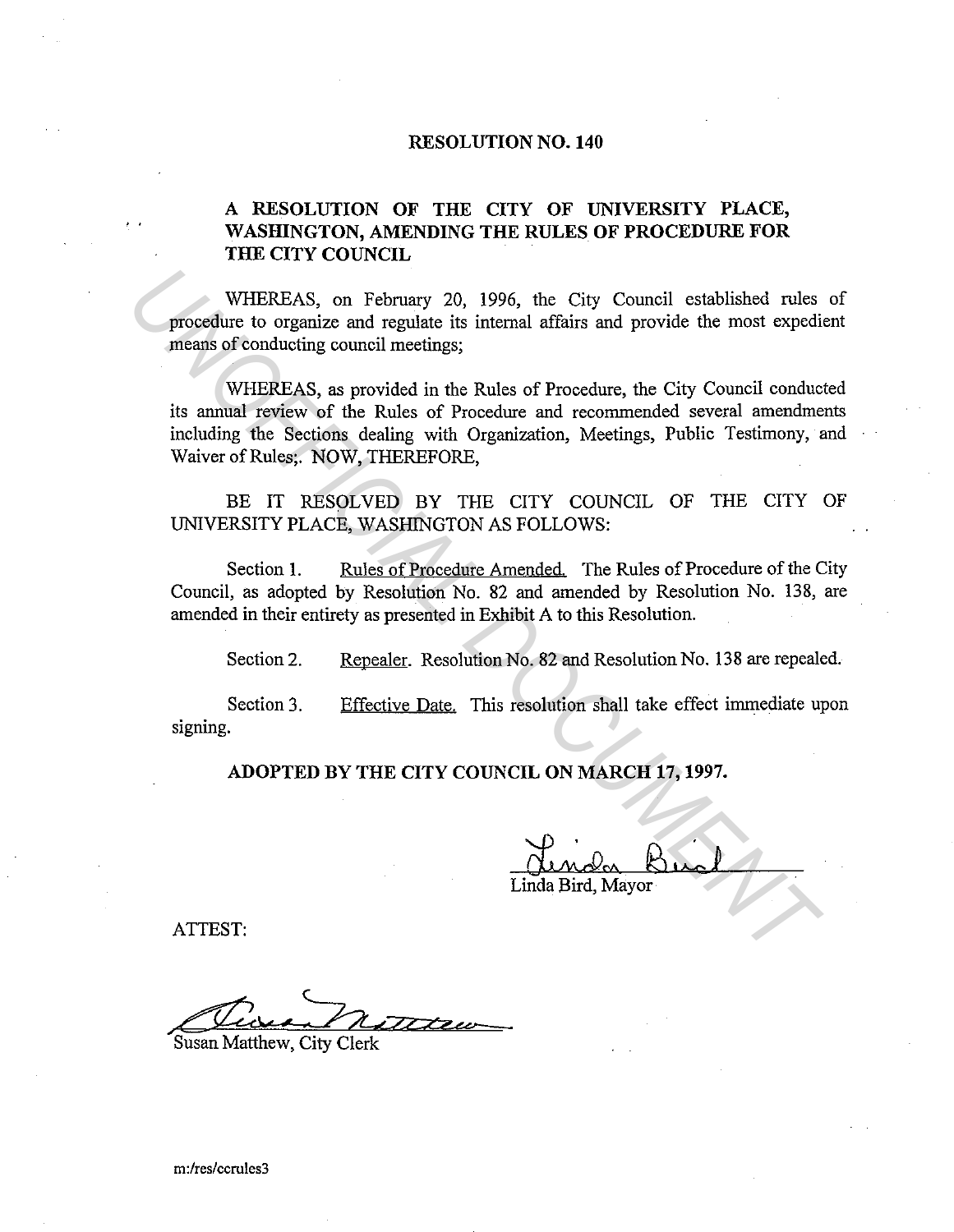# *CITY OF UNIVERSITY PLACE*

**ii** .,

I •

# *CITY COUNCIL RULES OF PROCEDURE RULES OF PROCEDURE*<br> *RULES OF PROCEDURE*

*Amended in its entirety by Resolution No. 140 March 17, 1997* 

. ~ ~

•,.\_~~~~~~~~~~~~~\_\_.,•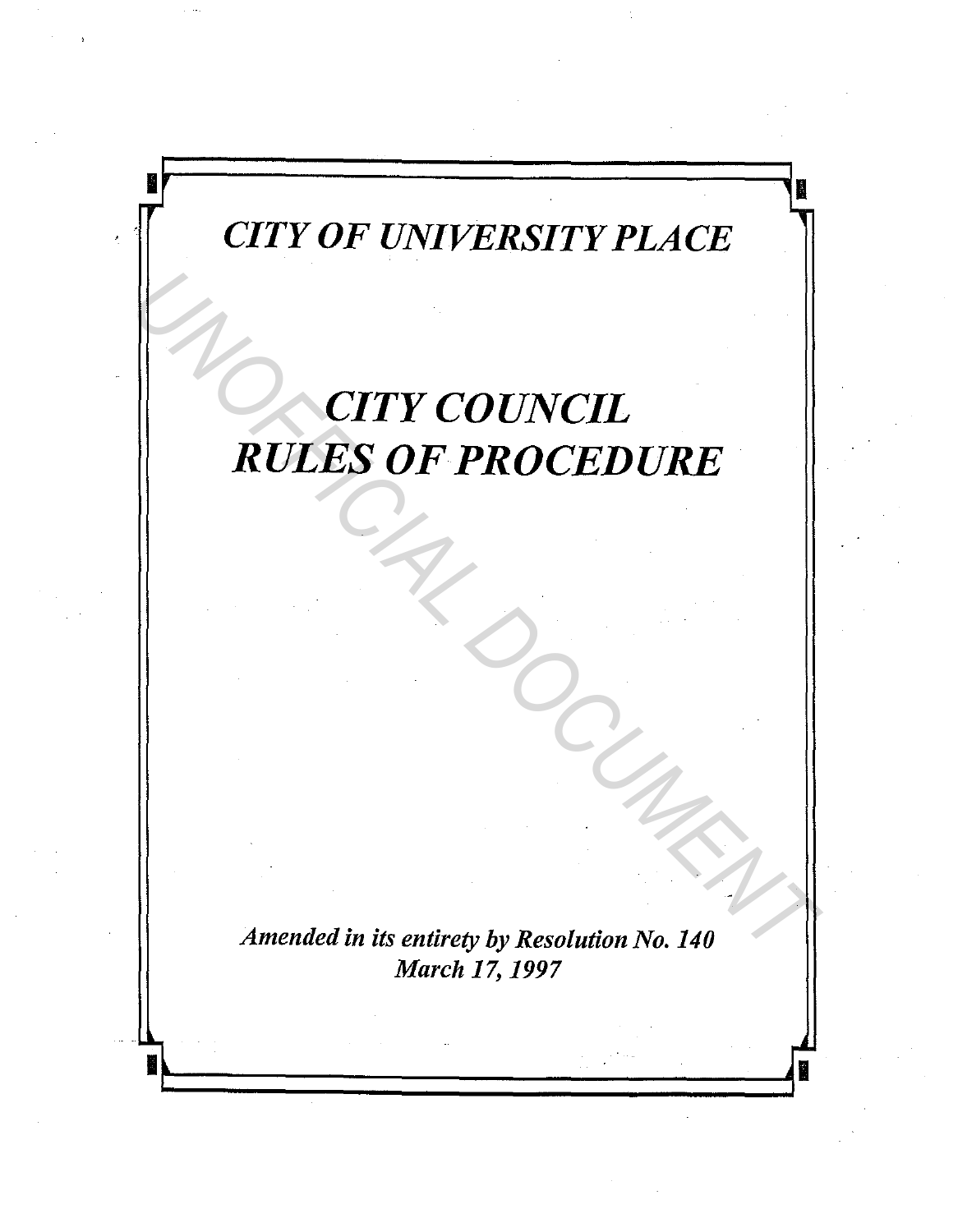### **EXHIBIT A RESOLUTION NO. 140**

### **RULES OF PROCEDURE OF THE CITY COUNCIL**

### **SECTION 1. GENERAL.**

These rules constitute the official rules of procedure for the University Place City Council. In all decisions arising from points of order which are not covered by these rules, the Council shall be governed by Robert's Rules of Order (newly revised 1990 edition, ninth edition), a copy of which is maintained in the office of the University Place City Clerk. The City Attorney shall decide all questions of interpretations of these rules and other questions of a parliamentary nature which may arise at the Council meeting.

### SECTION 2. **ORGANIZATION.**

A. Swearing in of New Councilmembers. New Councilmembers shall be sworn in by the City Clerk or by a judge appointed to a Federal, State, County or Municipal Court, at the choice of the Councilmember-elect. The swearing in will occur at the first meeting of the City Council held in January following certification of the election.

B. Vacancies of Office. A vacancy of office will occur upon the death or resignation of the incumbent, the incumbent ceasing to be a legally registered voter of the city, the incumbent's conviction of a felony or other offense involving a violation of his or her official oath, and other events as set forth in RCW 42.12.020. If a vacancy should occur, the remaining members of the City Council shall appoint a qualified person to fill the vacant position pursuant to the provisions of 42.12.070 within ninety (90) days of the occurrence of the vacancy. Councilmember appointees under this section shall be sworn in prior to assuming their seat on the Council. These rules constitute the official rules of procedure for the University Piace City<br>Council, In all decisions arising from points of order which are not covered by these<br>rules, the Council shall be governed by Robert's Ru

C. Election of Mayor and Mayor Pro Tem. The Mayor shall serve as the . Presiding Officer of the Council. In the temporary absence of the Mayor, the Mayor Pro Tern shall perform the duties and responsibilities of the Mayor with regard to conduct of meetings and emergency business.

The motion to elect the Mayor and the Mayor Pro Tem will be placed on the Agenda of the first regular City Council meeting in January following certification of the election and the Mayor and Mayor Pro Tern will serve in office for a term as specified by Statute.

In the event the Mayor is unable to serve the remainder of the term, due to his or her removal from office as provided in RCW 42.12.010, or his or her resignation as Mayor or from the City Council, or upon his or her death, the Mayor Pro Tern shall serve as Mayor for the remainder of that term and a new Mayor Pro Tern shall be elected.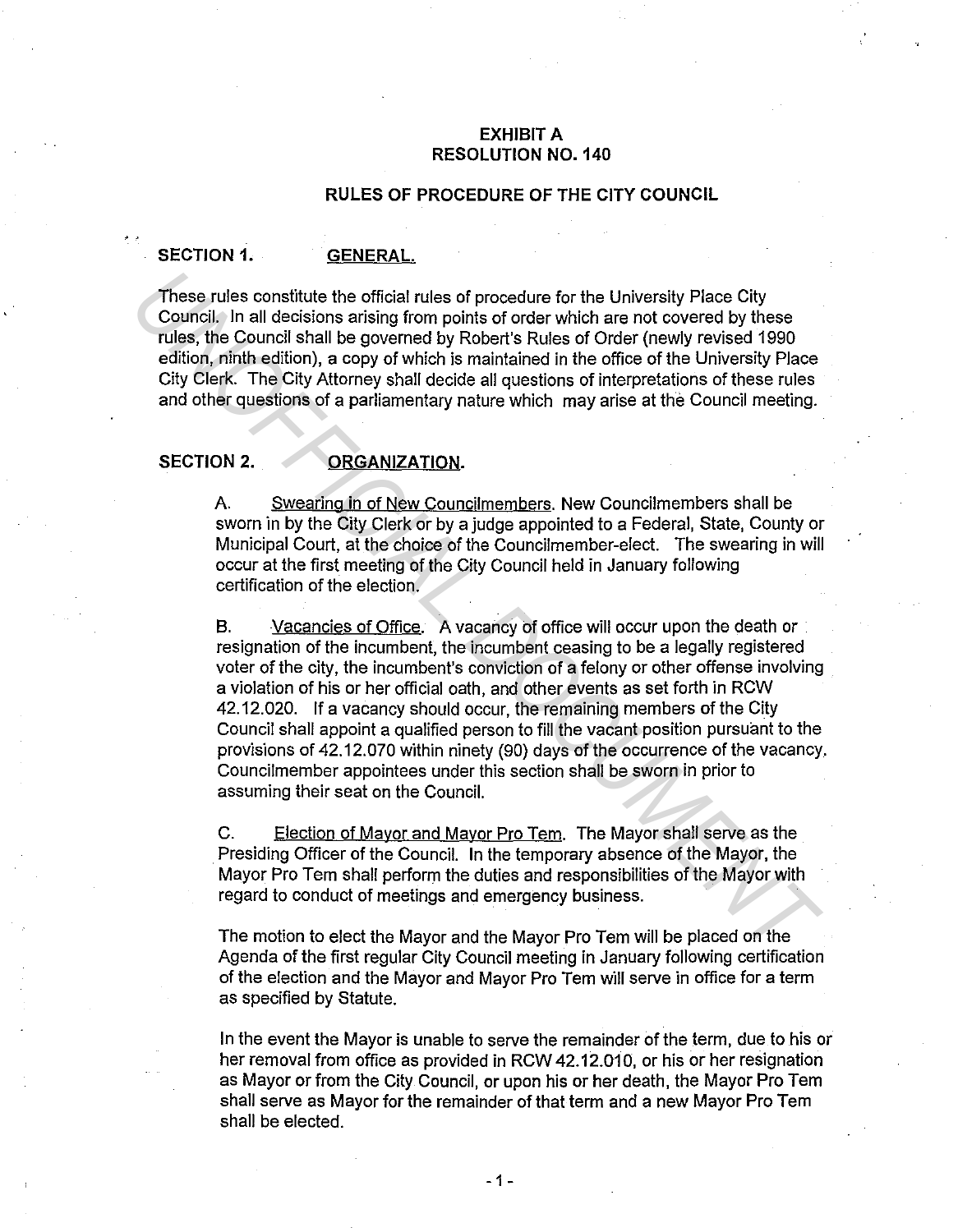In the event the Mayor Pro Tem is unable to serve the remainder of the term, a new Mayor Pro Tem shall be elected at the next regular meeting.

- 1. Nomination Procedure. No one Councilmember may nominate more than one person for a given office until every member wishing to nominate a candidate has an opportunity to do so. Nominations do **not** require a second vote. The Chair will repeat each nomination until all nominations have been made. When it appears that no one else wishes to make any further nominations, the chair will ask again for further nominations and if there are none the Chair will declare the nominations closed. A motion to close the nominations is **not**  necessary.
- 2. Voting Procedure. After nominations have been closed, voting for Mayor takes place in the order nominations were made. Councilmembers will be asked for a raise of hands. As soon as one of the nominees receives a majority vote {four votes), then the Chair will declare the nominee elected. No votes will be taken on the remaining nominees. A tie vote results in a failed nomination. If none of the nominees receive a majority vote, the Chair will call for nominations again and repeat the process until a single candidates receives a majority vote before the Office of Mayor Pro Tem is opened for nominations. · **Leading that including have been made.** When it appears that no one<br>else wishes to make any further nominations, the chair will ask again<br>for further nominations and if there are none the Chair will declare the<br>normalizon
	- D. Quorum. At all Council Meetings, a majority of the Council {four members) shall constitute a quorum for the transaction of business.
	- E. Voting. The votes during all Council Meetings shall be conducted as follows:
		- 1. Unless otherwise provided for by statue, ordinance, or resolution, all votes shall be taken by voice, except that at the request of any Councilmember, a random roll call vote may be taken by the Clerk. A vote by open ballot may be taken, pursuant to a two-thirds vote, without debate, of the full Council. The City Clerk will conduct the ballot vote, providing a ballot to each Councilmember, and announcing for the record each Councilmember's vote.
		- 2. In case of a tie vote on any motion, the motion shall be considered lost.
		- 3. Each Councilmember shall vote on all questions put to the Council, unless a conflict of interest or an appearance of fairness question under state law is present. Failure to vote shall be deemed to be an affirmative vote. Councilmembers may submit written comments for the record on an issue that will be voted on in their absence.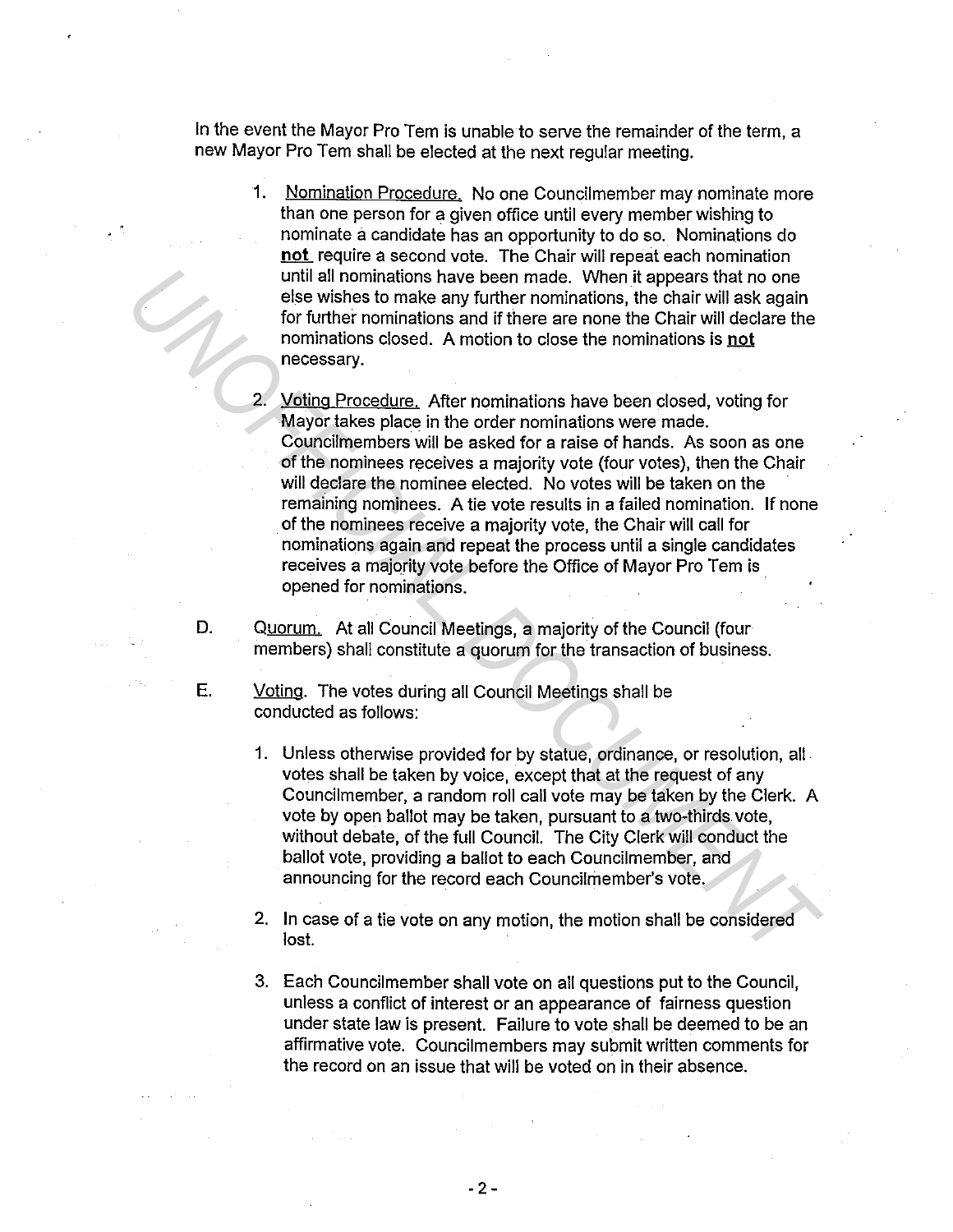### F. Attendance. Excused Absences.

..

- 1. Absences. Members of the Council may be excused from attending a City Council meeting by contacting the Mayor prior to the meeting and stating the reason for his or her inability to attend. If the member is unable to contact the Mayor, the member shall contact the City Manager or Clerk, who shall convey the message to the Mayor. Following roll call, the Presiding Officer shall inform the Council of the member's excused absence. Councilmembers who do not follow the above process, will be considered unexcused and it shall be so noted in the minutes.
- 2. Late Arrivals. Members of the Council who anticipate a late arrival to a City Council meeting should contact the Mayor prior to the meeting and state the reason for the expected late arrival. If the member is unable to contact the Mayor, the· member shall contact the City Manager or Clerk, who shall convey the message to the Mayor. Councilmembers who do not follow the above process and are not in attendance at the time of roll call, will be considered as an unexcused tardy. Three unexcused tardies will constitute one unexcused absence. Councilmembers who are not in attendance within one hour of roll-call, and have not followed the above process, will be considered as an unexcused absence. Arrival times of Councilmembers will be noted in the minutes. Following roll call, the Presiding Officers fall inform the Council of the Council Chemeter's excused absence. Councilmembers who do not follow the above process, will be considered unexcused and it shall be so noted to th
	- 3. Unexcused Absences. Pursuant to RCW 35A.12.060, a council position shall become vacant if the Councilmember fails to attend three consecutive regular meetings of the council without being excused.
	- G. General Decorum.
		- 1. While the Council is in session, the members must preserve order and decorum, and a member shall neither, by conversation or otherwise, delay or interrupt the proceedings or the peace of the Council, nor disrupt any member while speaking nor refuse to obey the orders of the Council or the Mayor, except as otherwise provided in these Rules.
		- 2. Any person making personal or slanderous remarks or who becomes disorderly while addressing the Council or while in the Council Chamber while the Council is in session, shall be asked to leave by the Presiding Officer.
	- H. Confidentiality.
		- 1. Councilmembers shall keep confidential all written materials and verbal information provided to them during Executive Sessions, to ensure that the City's position is not compromised. Confidentiality also includes information provided to Councilmembers outside of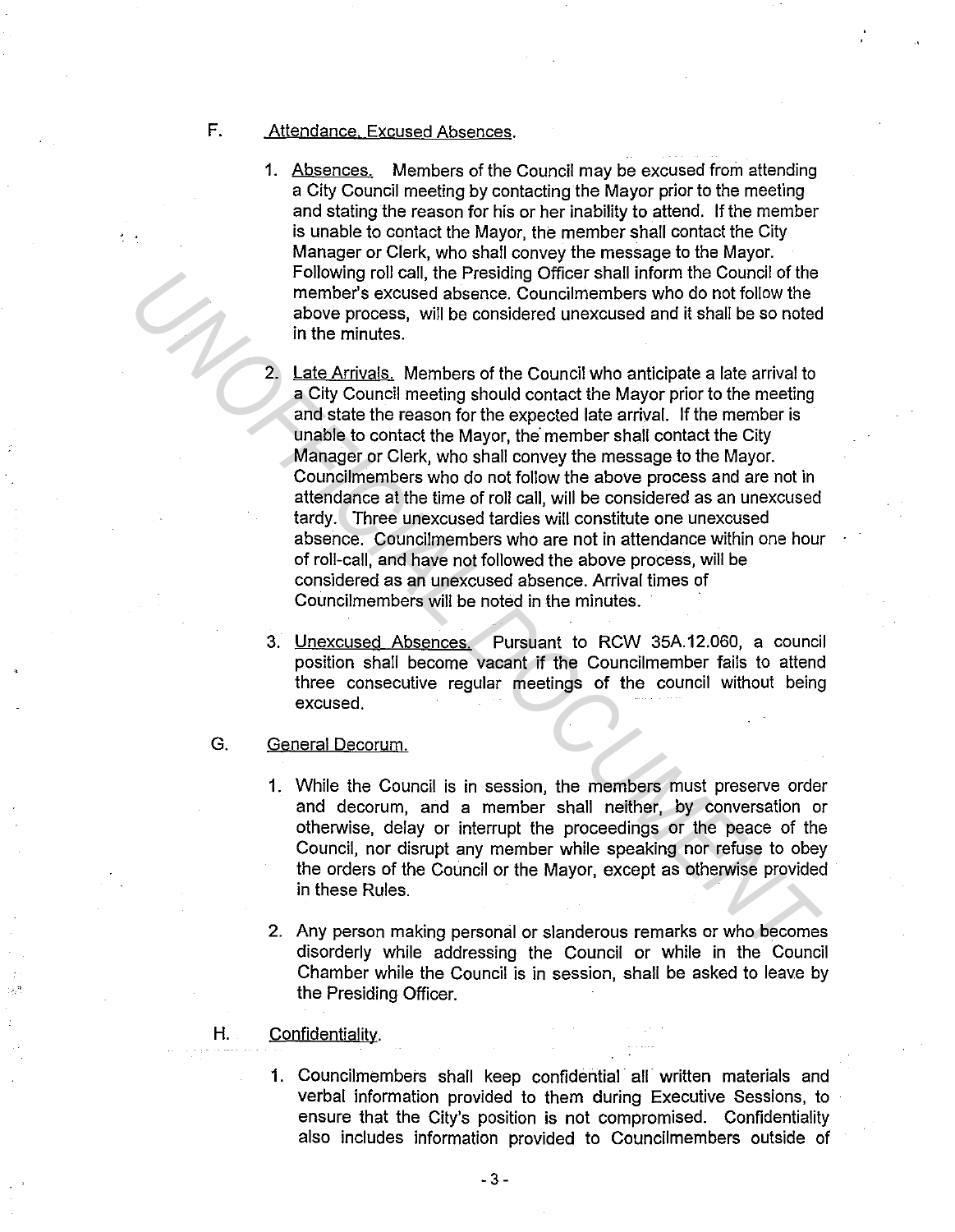Executive Sessions when the information is considered to be exempt from disclosure under the Revised Code of Washington or under Public Disclosure Ordinance adopted by the Council.

- 2. If the Council, after Executive Session, has provided direction or consensus to City staff on proposed terms and conditions for any confidential or privileged issue, all contact with any other party shall be made by the designated City staff representative handling the issue. Councilmembers should consult with the City Manager and/or City Attorney prior to discussing such information with anyone other than other Councilmembers, the City Attorney or City staff designated by the City Manager. Any Councilmember having any contact or discussion with any person other than those listed above on any such confidential or privileged issue shall make full disclosure to the City Manager and Council in a timely manner. **Example by the distinguish control is the most by the City Manager and the councilmenters should consult with the City Manager and/or City Attorney prior to discussing such information with anyone other than other Council** 
	- I. City Clerk. The Clerk or an authorized Deputy Clerk shall attend all Council Meetings. If the Clerk and the Deputy Clerk are absent from any Council Meeting, the City Manager shall appoint a Clerk Pro Tempore for that meeting only.
	- J. Attendance of Officers or Employees. Any City officer or employee shall have the duty when requested by the City Manager to attend Council Meetings and shall remain for such time as the City Manager may direct.

### **SECTION 3. OFFICERS.**

- A. Presiding Officers, The Mayor, or in his or her absence, the Mayor Pro Tem, shall be the Presiding Officer of the Council. In the absence of both the Mayor and the Mayor Pro Tem, the Council shall appoint one of the members of the Council to act as a temporary Presiding Officer.
- B. Presiding Officer's Duties. It shall be the duty of the Presiding Officer to:
	- 1. Call the meeting to order
	- 2. Keep the meeting to its order of business
	- 3. Control discussion in an orderly manner

a. Every Councilmember who wishes an opportunity to speak must be recognized by the chair.

b. Permit audience participation at the appropriate times.

c. Require all speakers to speak to the question and to observe the rules of order.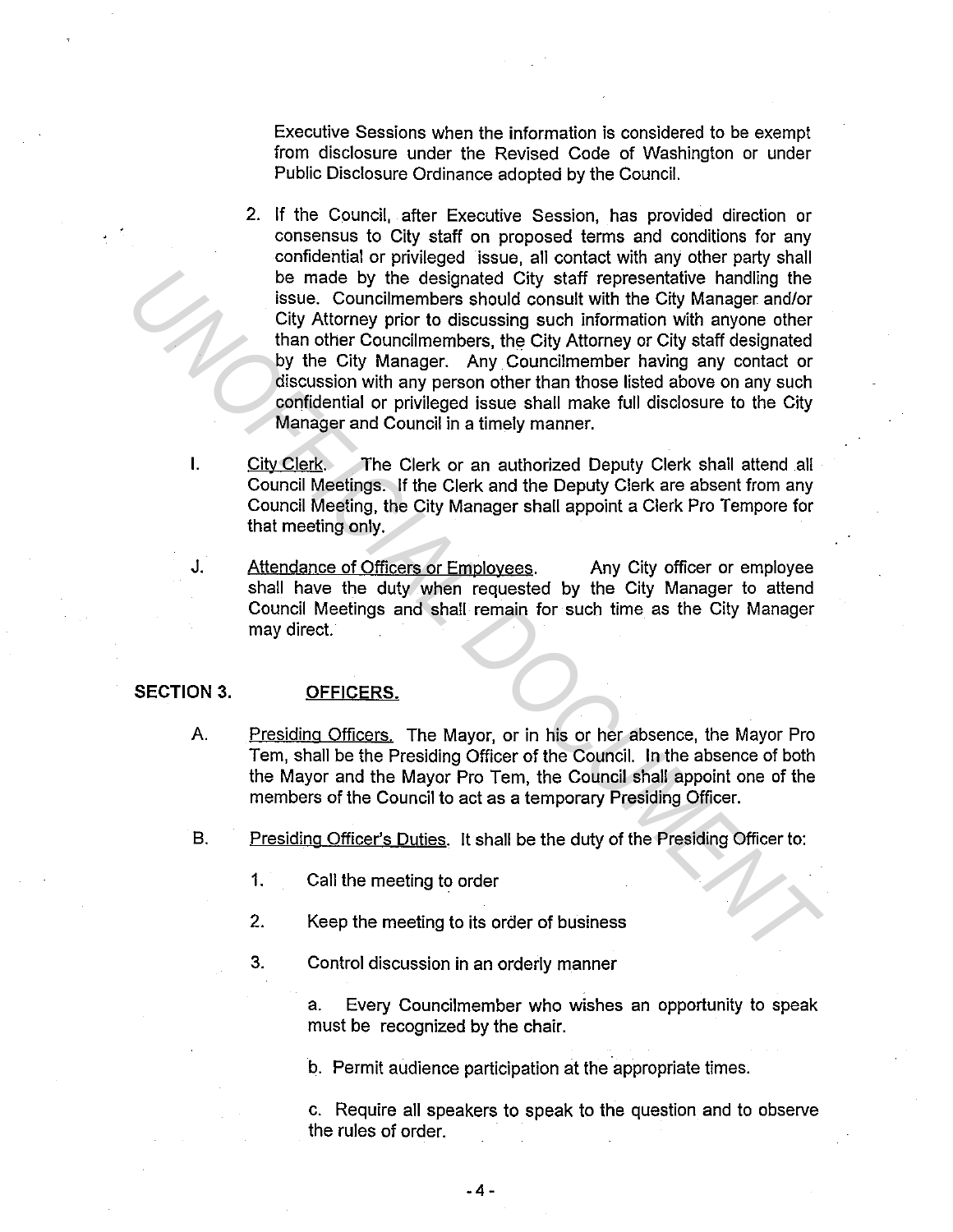4. State each motion before it is discussed and before it is voted upon.

- 5. Put motions to a vote and announce the outcome.
- $C_{\cdot}$ Presiding Officer, Question or Order. The Presiding Officer shall decide all questions of order, subject to the right of appeal to the Council by any member.
- D. Presiding Officer, Participation. The Presiding Officer may at his or her discretion call the Mayor Pro Tem or, in his or her absence, any member to take the chair so the Presiding Officer may make a motion or for other good cause yield the Chair.
- E. Request for Written Motions. Motions shall be reduced to writing when required by the Presiding Officer of the Council or any member of the Council. All resolutions and ordinances shall be in writing.

### **SECTION 4. DUTIES AND PRIVILEGES OF COUNCILMEMBERS.**

- A. Forms of Address. The Mayor shall be addressed as "Mayor (surname)." "Your Honor," or Mr./Madam Mayor. Members of the Council shall be addressed according to their preference as "Councilmember (surname)," "Councilor (surname)," or Mr./Mrs./ Miss/ Ms. (surname). First names shall not be used in the Council Chamber. **Example 1.**<br> **Example 1.1 Unicarity Change Control in the Mayor Pro Tem or, in his or her absence, any member**<br> **UNIFICIAL TO THE MAYE TO THE THE STATE OF THE CONDUCT CONDUCT CONDUCT CONDUCT CONDUCT CONDUCT CONDUCT COND** 
	- B. Seating Arrangement at Regular Meetings. The Mayor shall sit at the center of the Council, and the Mayor Pro Tem shall sit at the right hand of the Mayor. Other Councilmembers are to be seated in a manner acceptable to Council. If there is a dispute, seating shall be in position order.
	- C. Dissents and Protests. Any Councilmember shall have the right to express dissent from or protest against any ordinance or resolution of the Council and have the reason therefore entered in the minutes.

### **SECTION 5. CITY ADVISORY COMMITTEES**

The City of University Place's Commissions, committees, and task forces provide an invaluable service to the City. Their advice on a wide variety of subjects aids the Council in the decision-making process. Effective citizen participation is an invaluable tool for local government.

All City Advisory Committees are advisory to the City Council and are not authorized to take independent action representing the city with other agencies or bodies.

A. Establishment of Advisory Bodies. These advisory bodies will be established by City Resolution or Ordinance, if required by state statute.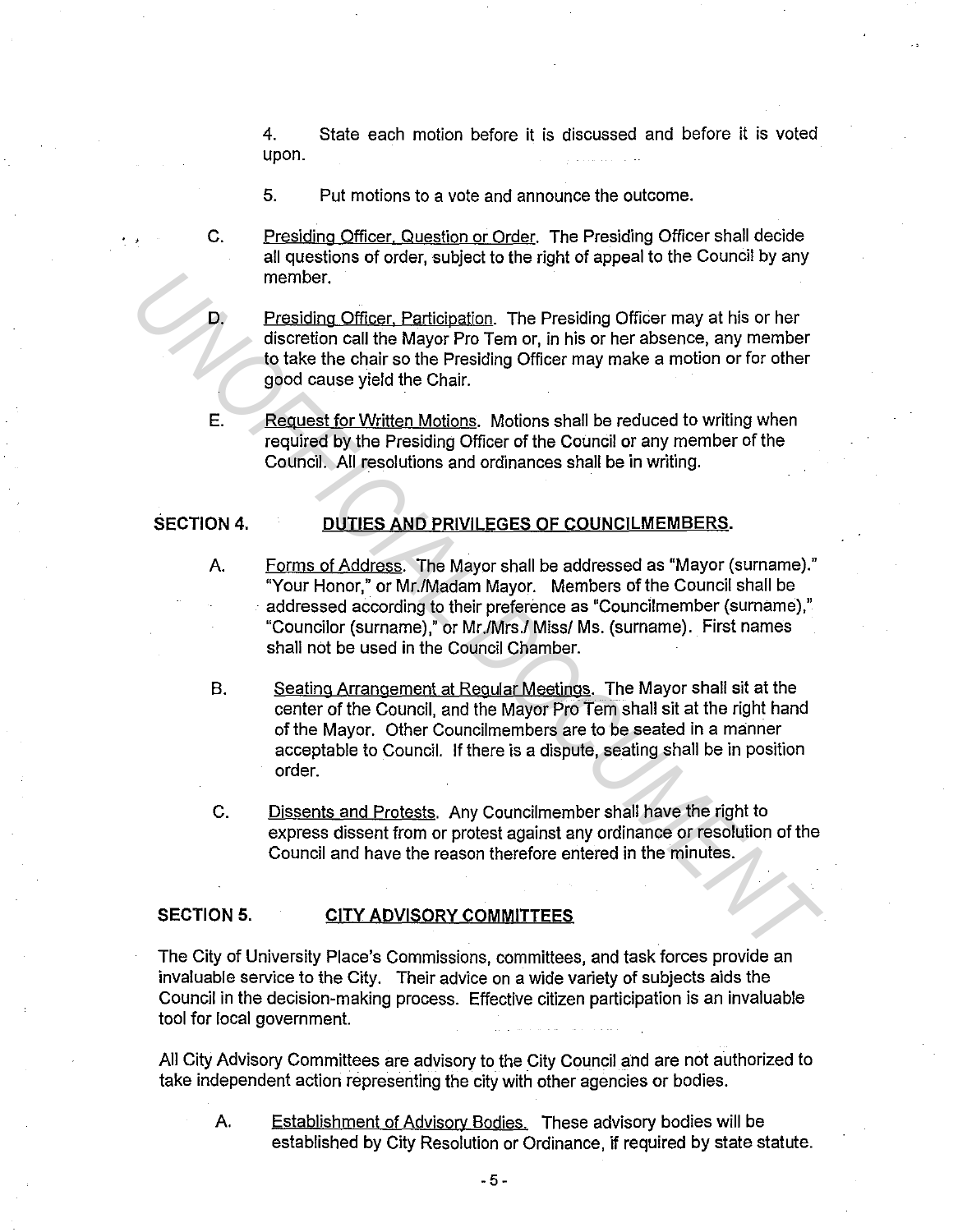The enacting resolution will set forth the size of each advisory group, which will be related to its duties and responsibilities, the term of office of its members; a statement of its purpose and function; and time lines, if relevant to the scope of work.

The Council may dissolve any advisory body that, in their opinion, has completed its working function or for any other reason.

Appointments to Advisory Bodies. Vacancies may be advertised so that any interested citizen may submit an application. Applicants are urged to be citizens of the City of University Place, but applications from residents living outside of the corporate boundaries may be considered if authorized by the resolution or ordinance establishing the advisory body.

Appointments to advisory bodies will be made by the City Council during a regularly scheduled meeting.

Newly appointed members will receive a briefing by the Commission, Committee, or Task Force Chairperson and/or City staff regarding duties and responsibilities of the members of the advisory body.

Appointees to advisory bodies may be removed prior to the expiration of their term of office by a majority vote of the City Council.

C. Conduct of Business. The advisory body will normally adopt rules for transaction of business, and will determine the number of meetings necessary for the business needs of the advisory group, unless otherwise established in the enacting resolution or ordinance. All meetings are subject to the public meetings laws of the State of Washington and City Ordinance. **EXEMPLE 15 ADVENTIFY SET ADVENTIFY ADDETERT AND THE CREAD THE CANNINGTON CONDUCTS CONDUCTS (THE CHANNING TO THE CHANNING TO THE CHANNINGT CONDUCTS (THE CHANNINGT CONDUCTS) THE CHANNINGT CONDUCTS ARE (THE CHANNINGT ADVENTI** 

### **SECTION 6. COUNCIL COMMITTEES/APPOINTMENTS**

Council committees are policy review and discussion arms of the City Council. Committees may study issues and develop recommendations for consideration by the City Council. Committees may not take binding action on behalf of the City.

The City Council may meet for study or special project purposes as a Committee of the Whole or may establish Council subcommittees with three or fewer members.

Council Committee structure shall be as determined by the City Council in January of each year and may include:

- A. Council Committee of the Whole (Seven Councilmembers)
- B. Council Committees Standing Committees established for special purposes, tasks, or timeframes (four or more Councilmembers)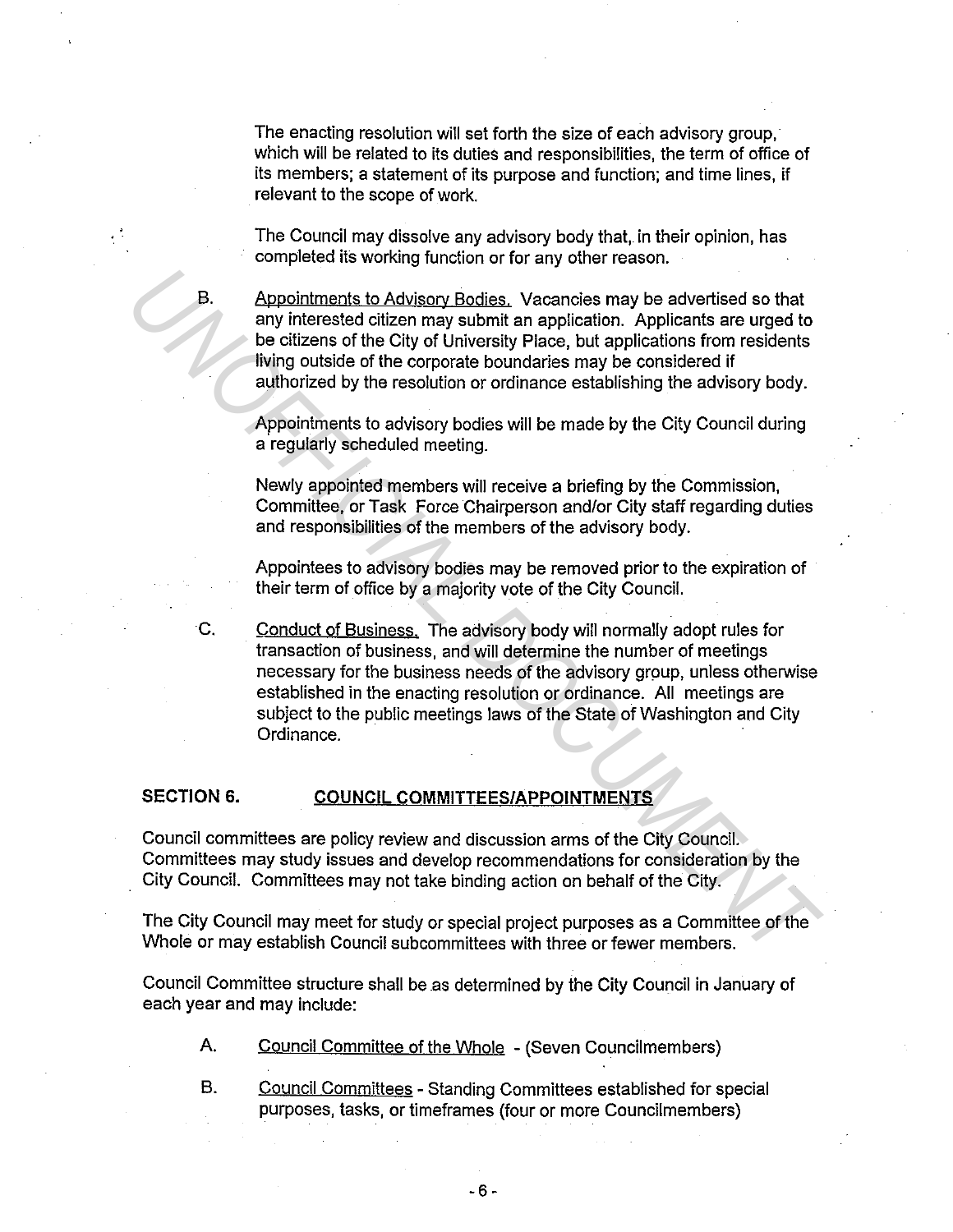- C. Subcommittees of the City Council Ad hoc and informal working or study group (three or fewer Councilmembers)
- D. Councilmember appointments to task teams or City advisory boards, commissions and committees (three or fewer Councilmembers)

E. Liaison/Representative Appointments - to other advisory bodies or groups.

### **SECTION 7. MEETINGS.**

All Council Meetings shall comply with the requirements of the Open Meetings Act (RCW Section 42.30). All Regular Meetings, Special Meetings and Study Sessions of the Council shall be open to the public.

The City Manager, or his or her designee, shall attend all meetings of the City Council including Regular meetings, special meetings, study sessions, and executive session, except if Council meets in Executive Session with the City Attorney on matters of potential conflict for the City Manager.

- A. Regular Meetings. The Council shall hold Regular Meetings on the first and third Monday of each month. The Regular Meeting will begin at 7:00 p.m. If an Executive Session is scheduled, it will be held before the Regular Meeting starting at 6:30 p.m. Should any meeting occur on a legal holiday, the meeting shall be held at the same hour and place on the following Tuesday.
- B. Study Sessions. The Council shall hold Study Sessions on the second and fourth Monday of each month between 7:00 p.m. and 10:00 p.m. Should any meeting date occur on a legal holiday, the meeting shall be canceled. Study Sessions will be informal meetings for the purpose of reviewing: the up-coming Regular Meeting preliminary agenda; forthcoming programs and future Council agenda items; progress on current programs or projects; or other information the City Manager feels is appropriate. Final action will not be taken on Study Session agenda items. **SECTION 7. MEETINGS.**<br> **SECTION 7. MEETINGS.**<br> **AII Council Meetings shall comply with the requirements of the Open Meetings Act**<br> **(RCW Section 42,30).** All Regular Meetings, Special Meetings and Study Sessions of<br>
t
	- C. Special Meetings. Special Meetings may be held by the Council subject to notice requirements prescribed by State law. Special Meetings may be called by the Mayor, Mayor Pro Tem, or any three members of the City Council by written notice delivered to each member of the Council at least twenty-four hours before the time specified for the proposed meeting. The notice of such Special Meetings shall state the subjects to be considered, and no subject other than those specified in the notice shall be considered.
	- D. Special Meetings Fifth Monday. A special meeting may be held on the fifth Monday of the month if requested, as set forth in 7.C, only upon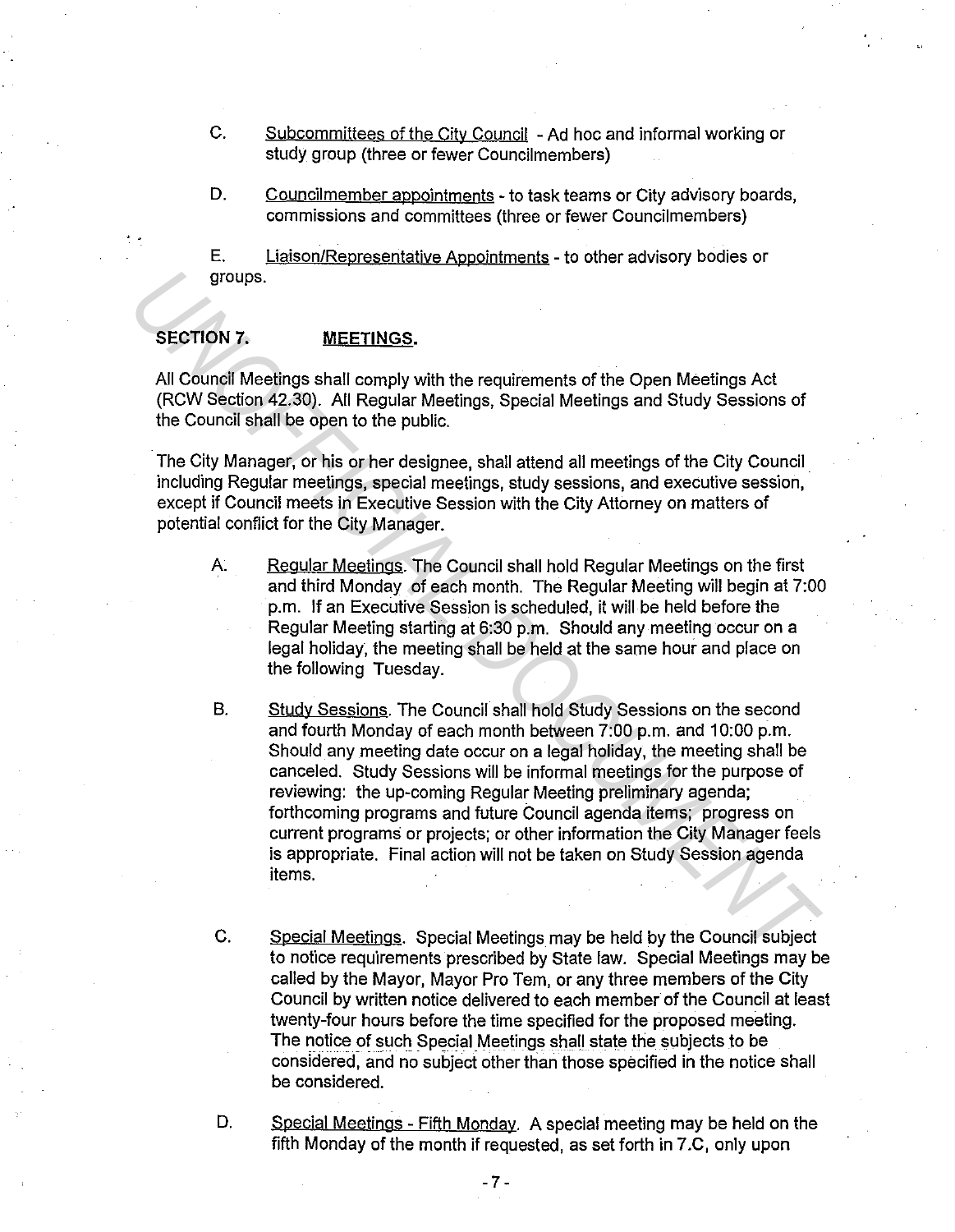advance notification of the entire Council of the need for the meeting and upon approval of a majority of Council.

- E. Executive Sessions. The Council may hold Executive Sessions from which the public may be excluded, for those purposes set forth in Chapter 42.30.110 RCW for the following purposes:
	- 1. Matters affecting national security;
	- 2. To consider the selection of a site or the acquisition of real estate;
	- 3. To consider the minimum price at which real estate will be offered for sale or lease;
	- 4. To review negotiations on the performance of publicly bid contracts;
	- 5. To consider, in the case of an export trading company, financial and commercial information supplied by private persons to the export trading company;
	- 6. To receive and evaluate complaints or charges brought against a public officer or employee;
	- 7. To evaluate the qualifications of an applicant for public employment or review the performance of a public employee;
	- 8. To evaluate the qualifications of a candidate for appointment to elective office; and,
	- 9. To discuss with legal counsel matters relating to enforcement actions, or to discuss litigation or potential litigation;

Before convening an Executive Session, the Presiding Officer shall announce the purpose of the Session and the anticipated time when the Session will be concluded. Should the Session require more time, a public announcement shall be made that the Session is being extended. No formal action or decision of the Council may be taken in Executive Session.

- F. Emergency Meetings. If at any time there is a need for expedited action by the City Council to meet an emergency situation, the Mayor, or in the absence of the Mayor, the Mayor Pro Tem or any three members of Council, may call an emergency meeting at a place and time as necessary, and the noticing requirements of Chapter 42, RCW, or City ordinance or rule, may be waived. 1. Matters affecting national security;<br>
2. To consider the selection of realistic contracts;<br>
2. To consider the smichlinom price at which real estate will be offered for<br>
sale or lease;<br>
1. To review negotiations on the
	- G. Adjournment. Regular and Special Council Meetings shall adjourn at 10:00 p.m.; Study Sessions shall adjourn at 10:00 p.m. The adjournment times established hereunder may be extended to a later time certain upon approval of a motion by a majority of the Council. During regular and special meetings, any Councilmember may call for a "Point of Order'' at 9:30 p.m. to review agenda priorities.
	- H. Meeting Place. Council Meetings will be a time and place as Council directs, except that Regular and/or Special meetings shall always be held within the boundaries of the City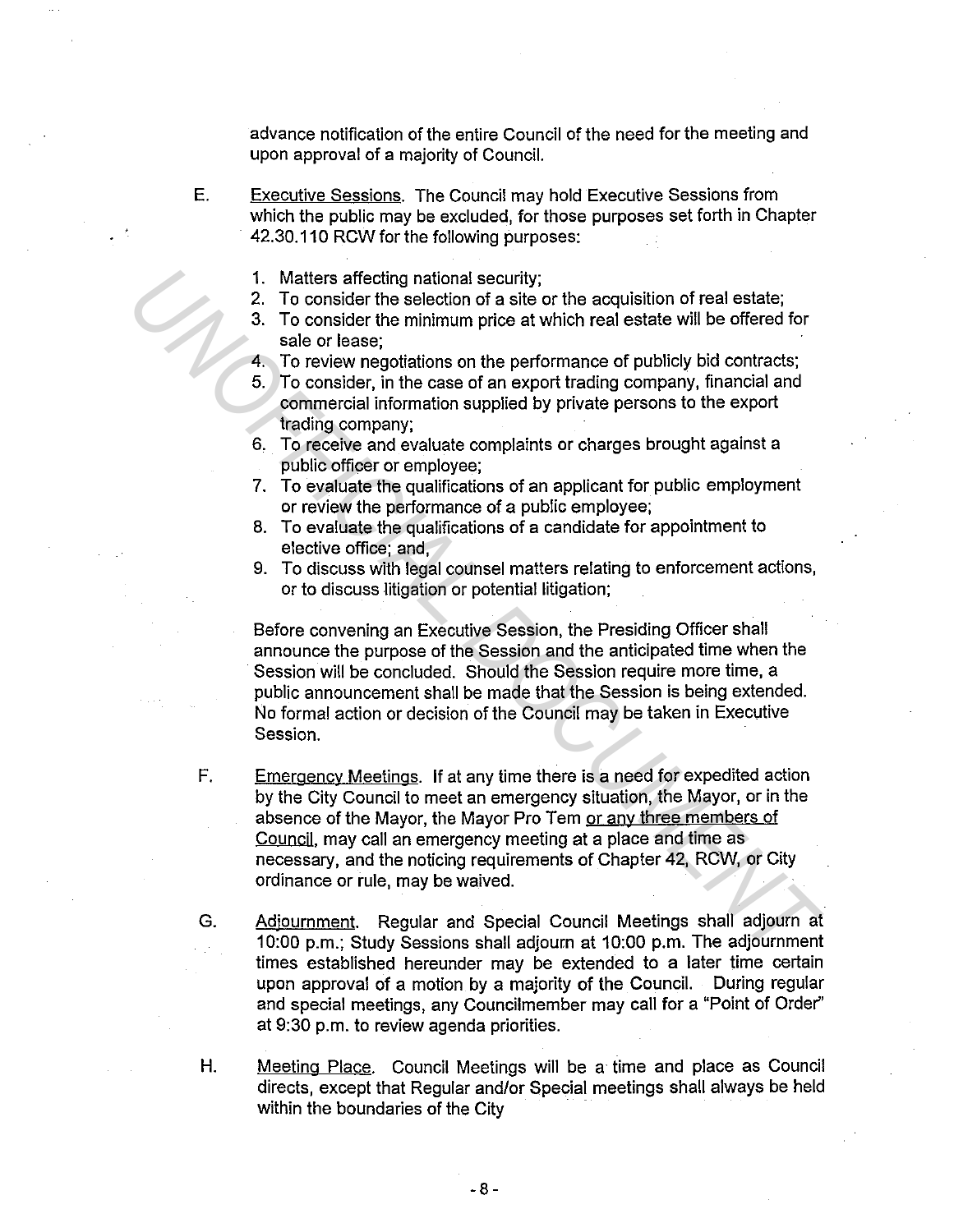I. Public Notice. The City shall comply with the provisions of RCW 35A.12.160.

### **SECTION 8. COUNCIL ORDER OF BUSINESS.**

A. Order of Business for Regular Meetings. The order of business for each Regular Meeting shall be as follows:

Regular Session (7:00 - 10:00 p.m.)\*

- 1. Call to Order
- 2. Executive Session
- 3. Roll Call, Flag Salute
- 4. Approval of Minutes of Previous Meeting
- 5. Approval of Agenda
- 6. Commendations/Presentations
- 7. Public Comments
- 8. Council Comments/Council Committee Reports
- 9. Consent Calendar and Approval of Payroll/Claims
- 10. Public Hearing
- 11. Ordinances, Resolutions and Motions
- 12. Council Considerations
- 13. Report of City Manager
- 14. Report of Mayor
- 15. Public Comments
- 16. Adjournment

### \*If an Executive Session is scheduled, it will begin at 6:30 p.m.

B. Order of Business for Study Sessions. The order of business for each Study Session is as follows: Regular Session (7:00 - 10:00 p.m.)\*<br>
1. Call to Order<br>
2. Executive Session<br>
2. Executive Session<br>
4. Approval of Martules of Previous Meeting<br>
5. Approval of Martules of Previous Meeting<br>
6. Connentations<br>
7. Public Comm

Study Session (7:00 - 10:00 p.m.)

- 1. Study items
- 2. Council discussion of upcoming preliminary agenda \_items
- 3. Council Comments .
- 4. Council Committee Reports
- 5 Executive Session
- C. Council Agenda. When necessary, the Mayor or other Councilmember, with the consent of the Council, may change the order of business. No legislative item not on the agenda shall be voted upon; a motion to suspend the rules would be necessary in order to vote on a legislative item not on the agenda.

### **SECTION 9. CONDUCT OF BUSINESS**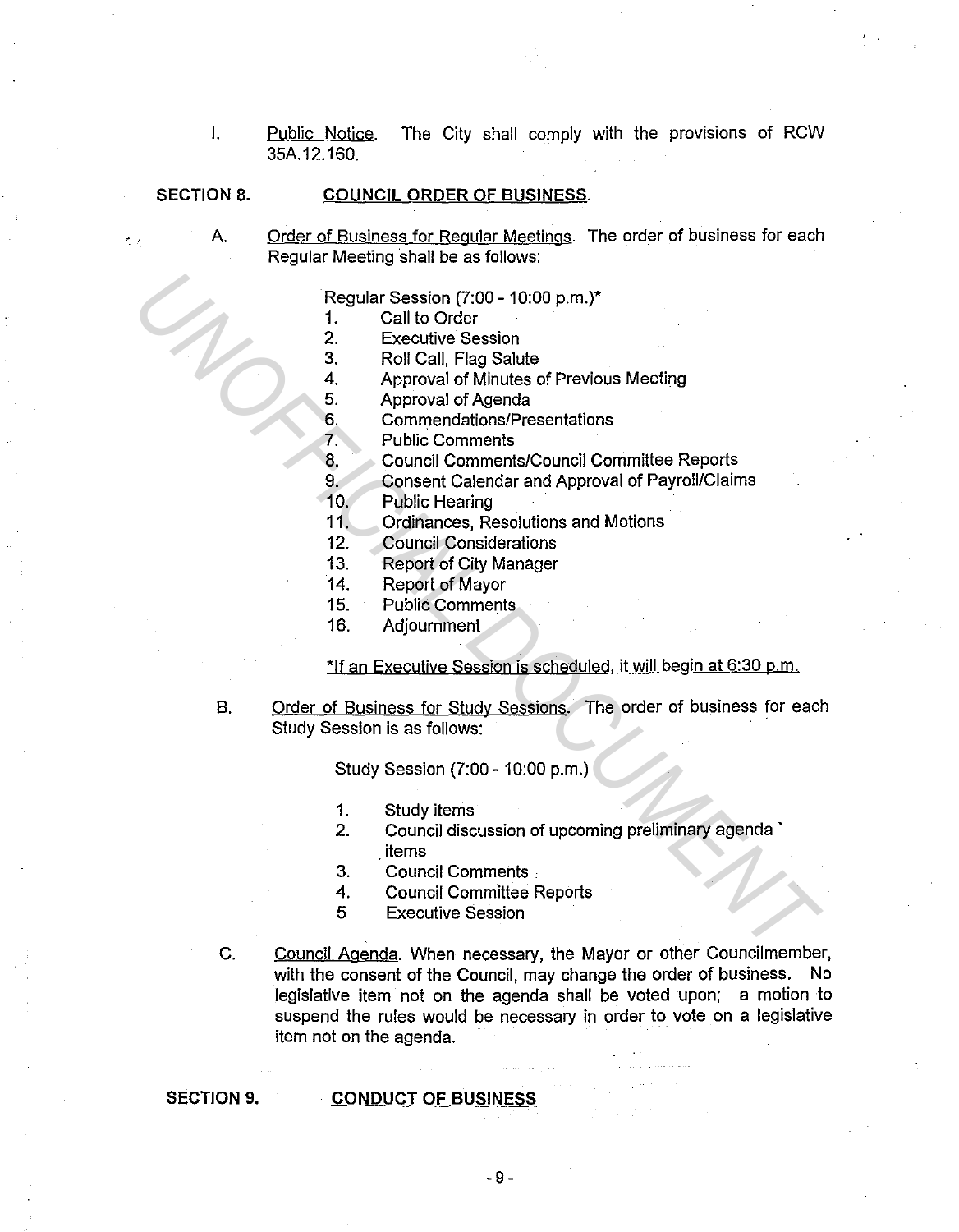- **A.** Motions: Business is brought before the council by motions, which constitute a formal procedure for taking actions. To make a motion, a member must first be recognized by the presiding officer. After the member has made a motion (and after the motion is seconded if required) the chair must then restate it or rule it out of order, then call for discussion.
- B. Staff Input. During regular or special meetings of the Council, the presiding officer will call for a staff report on business items as the agenda is considered and before a motion is entertained by the presiding officer. Once a motion is pending, debate is limited to Councilmembers; additional staff input will be limited to providing clarification on issues if requested by a Councilmember.
- C. Reconsideration. A motion to reconsider is in order during the meeting after a motion has been acted upon either at the same meeting or at the next regular or special meeting of the Council. It must be made by a member who voted on the prevailing side, i.e., if a motion fails to pass, reconsideration must be moved by one who voted against the motion. It is debatable and requires a majority vote.

### **SECTION 10. PUBLIC TESTIMONY.**

### A. Public Comment

During Regular or Special Meetings of the Council, public comments will be invited during the Public Comment portion of the agenda. The public is also invited to provide written comment on any non-quasi-judicial or legislative matter. It is encouraged that such written comments be filed with the clerk by 1:00 p.m. of the Wednesday preceding the Regular Meeting. If written comments are given at the meeting, the presenter should provide eleven copies for the Council and staff. **Example 12**<br> **Example 12** B. Staff Input. During regular or special meetings of the Council, the presiding officer will call for a sinf report on business terms as the separate is considered and before a motion is enterta

In addition, public oral testimony may be taken on other non-quasijudicial or legislative matters as they arise during the course of the meeting agenda. However, once a motion is pending, debate is limited to Councilmembers and no further public comment will be taken, unless a Councilmember requests further testimony.

Public comments should be limited to no more than four minutes per person.

The Council may more informally take public comments at a Study Session, when appropriate and practical. In addition, individuals may petition to appear on the agenda of a future Study Session to address the Council on specific issues or requests. Such petitions should be directed to the City Clerk or the City Manager for scheduling up to 15 minutes on a future Study Session Agenda as time allows.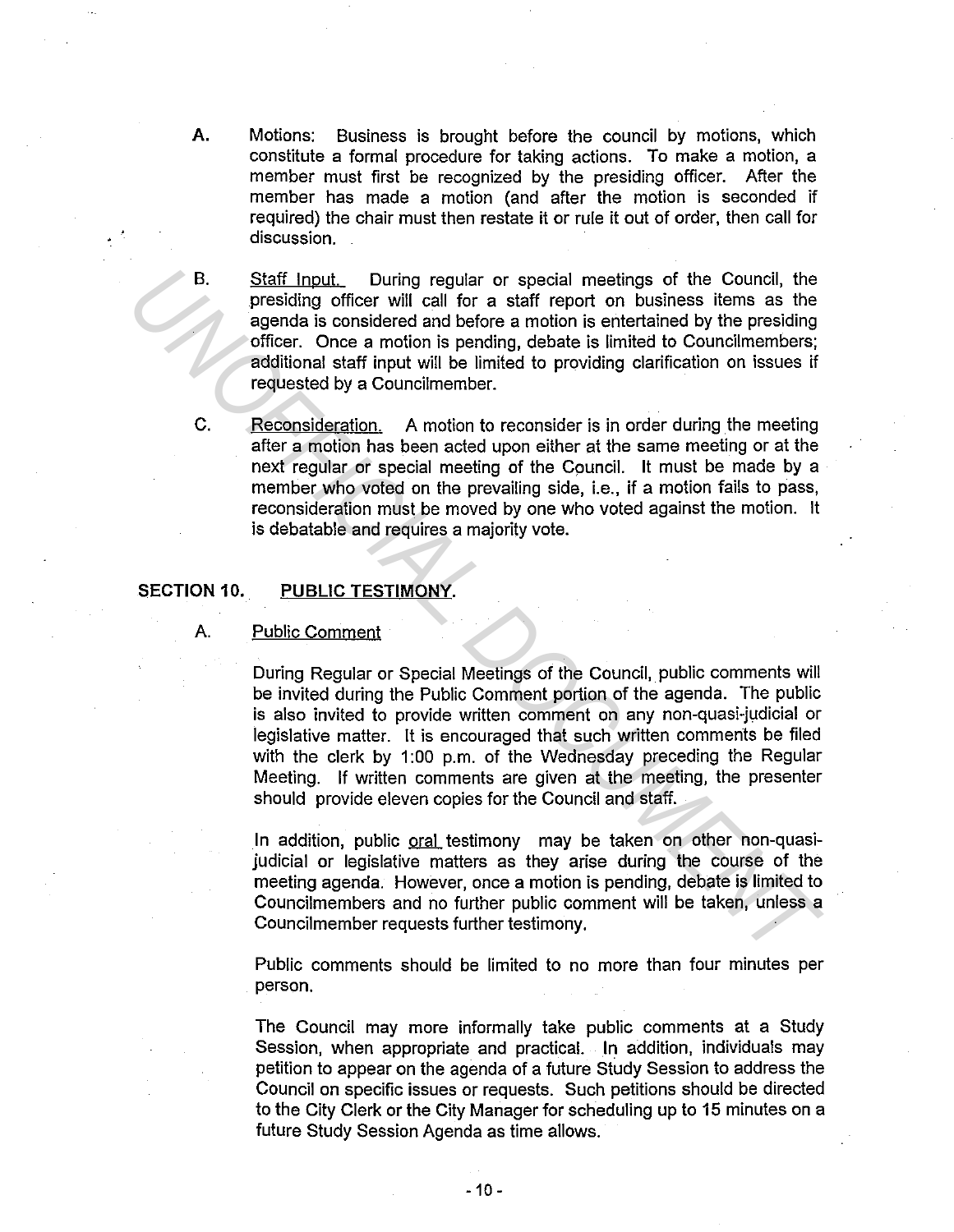- B. Identification of Speakers. Persons testifying shall identify themselves for the record as to name, address and organization.
- C. Instructions for Speakers. An instruction notice and/or sign up sheet will be provided at the entrance to the Council chambers. Speakers will be advised by the Mayor that their testimony is being recorded. Persons testifying should address their comments to the City Council, not the audience.
- D. Addressing Council Outside of a Public Hearing or Public Comments. No person shall be allowed to address the Council while it is in session without the recognition of the Presiding Officer.

## **SECTION 11. CONSENT CALENDAR.**

- A. The City Manager in consultation with the Presiding Officer, shall place matters on the Consent Calendar which: (a) have been previously discussed or policies set by the Council, or (b) based on the information delivered to members of the Council, by the administration, can be reviewed by a Councilmember without further explanation, or (c) are so routine or technical in nature that passage is likely.
- B. The motion to adopt the Consent Calendar shall be non-debatable and have the effect of moving to adopt all items on the Consent Calendar. Since adoption of any item on the Consent Calendar implies unanimous consent, any member of the Council shall have the right to remove any item from the Consent Calendar. If any matter is withdrawn, the Presiding Officer shall place the item at an appropriate place on the agenda for deliberation at the current or future Council Meeting. **Example 10**<br> **Example 10**<br> **Example 10**<br> **Example 10**<br> **Example 10**<br> **Example 10**<br> **Example 10**<br> **Example 10**<br> **Example 10**<br> **Example 10**<br> **Example 10**<br> **Example 10**<br> **Example 10**<br> **Example 10**<br> **Example 10**<br> **Example 10**

### **SECTION 12. PUBLIC HEARINGS.**

The Public Hearing is a formal opportunity for citizens to give their views for consideration in the legislative or policy-decision-making process. In addition, public hearings are required on quasi-judicial actions which determine the legal rights, duties, or privileges of specific parties. The following rules shall be observed during public hearings:

- A. Legislative/Information Gathering Public Hearing:
	- 1. Open Public Hearing The Mayor will open the public hearing.
	- 2. Staff Presentation For an initial presentation of background information from a City Department, a City Board, Commission, or Committee, or an organization such as the Fire District, the Library District, or the School District, no more than 20 minutes will be allowed, unless otherwise authorized by the Presiding Officer.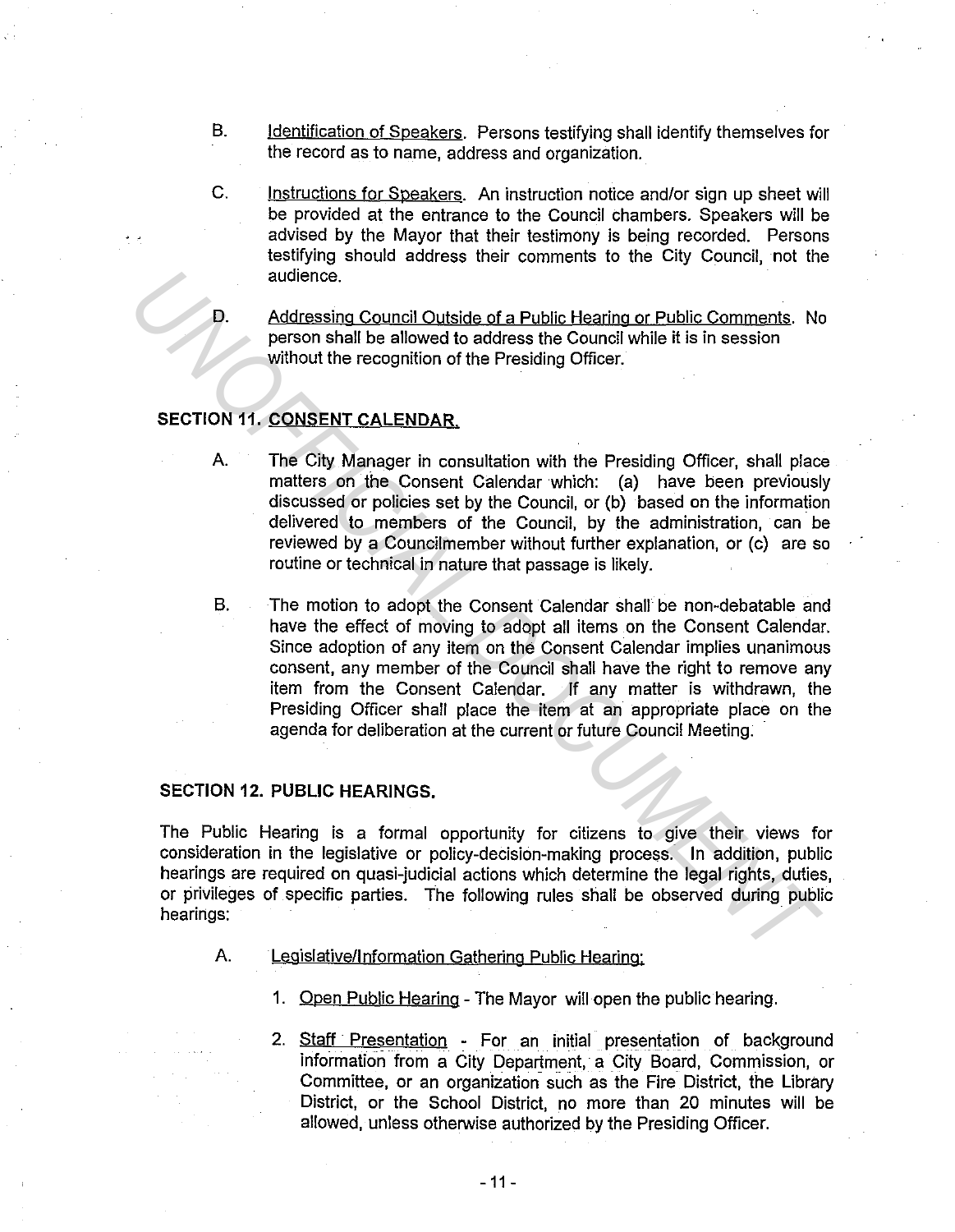- 3. Citizen Comments Comments will be limited to four minutes from individuals or from persons speaking as a representative of an organization, club, or group. The Presiding Officer may allow additional time for receipt of written testimony, when needed.
- 4. Staff Comments Additional staff comments may be requested by Council following citizen comments.
- 5. Close Public Hearing At the conclusion of Citizen or Staff Comments, the Presiding Officer will close the public hearing.
- 6. Council Deliberation.

7. Council Action.

- 8. Timekeeper. The City Clerk shall be the timekeeper..
- B. Quasi Judicial Public Hearings:

Public oral testimony shall not be given on quasi-judicial matters outside of a public hearing except on matters of procedure. If a quasi-judicial hearing is on the agenda, the public will be informed by the City Attorney as to what state law permits as to public comments. In addition, quasijudicial hearings will be conducted in conformance to procedures outlined in other City ordinances such as the Hearings Examiner Ordinance and the Ordinance Adopting New Administrative Procedures for the Processing of Project Permit Applications as Required by the Regulatory Reform Act. **Example 19 The United State of the State Properties Controlled State Properties Council Deliberation.**<br> **Example 19 The Presiding Officer will close the public hearing.**<br> **Example 19 The Presiding Officer will close the p** 

### **SECTION 13. AGENDA PREPARATION.**

A. The Clerk will prepare a preliminary agenda for each Council Meeting specifying the time and place of the meeting and setting forth a brief general description of each item to be considered by the Council. The preliminary agenda is subject to review by the Mayor and Mayor Pro Tem.

B. An item for a Regular Council meeting may be placed on the preliminary agenda by any of the following methods:

1. A majority vote of the Council;

2. Council consensus;

3. By any two Councilmembers, in writing or with phone confirmation, with signatures by fax allowed for confirmation of support, no later than 12:00 (noon) two business days prior to the meeting. The names of the requesting Councilmembers shall be set forth on the agenda;